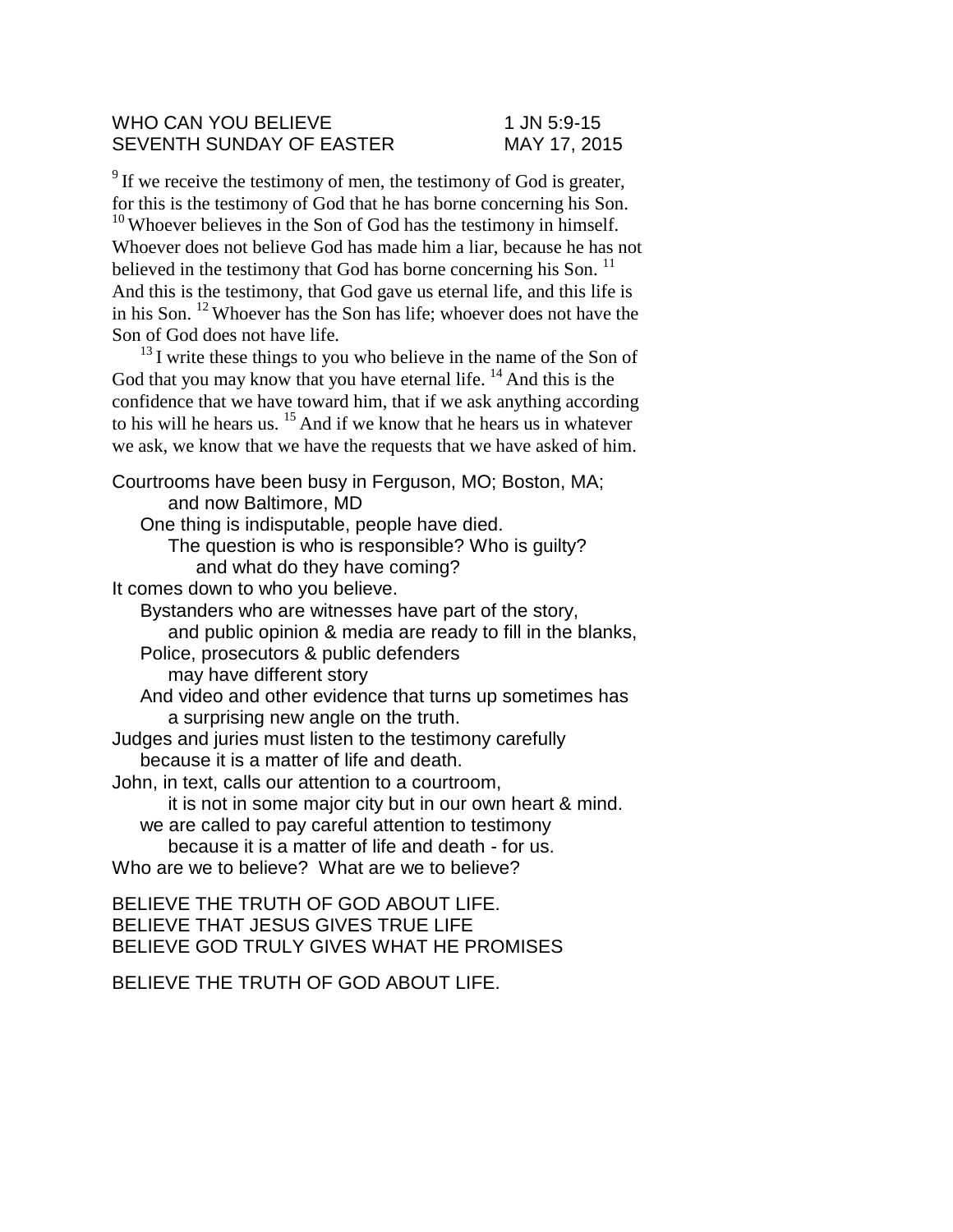$9^9$  If we receive the testimony of men, the testimony of God is greater, for this is the testimony of God that he has borne concerning his Son.  $10$  Whoever believes in the Son of God has the testimony in himself. Whoever does not believe God has made him a liar, because he has not believed in the testimony that God has borne concerning his Son.

As so often, there appears to be contradictory testimony. And the question at issue is also complicated. The issue has to do with the son of God, Jesus. Who is he? but the issue this is leading to in next verse is what is life and how can we have life? At the time John writes, there is a debate about who Jesus is. Some claim he is just a man God came into for a while, others claim he is God in form appearing to be human. John in Gospel and letters makes case he is both true God and true man at same time. Human mind objects, that doesn't make logical sense. John's reply is this is what God himself says and, in fact, the only way he can be our savior is for God himself to take our place in death. Which leads to his main point here, how can we have life? The testimony of men, as is often the case, is contradictory, and tends to be based on partial views of appearances. Some say it is obvious life is simply biological and has no other purpose or meaning. Others say, Oh no, life is given meaning by the relationships we have with others or the experiences with which we fill our lives. Without bothering to argue or think too deeply about it, many live as if life is about making a living and the more stuff you have to live with, the better. others will live as if life is about enjoying the moment or at least having the freedom to do what you want. As we look around at what we can see from where we stand there seems to be some evidence for these ideas and there is one who is ready and willing to spin it all into making a case - the devil But John says just a minute, there is more reliable testimony, of God himself, able to see things much different from us. God gives testimony to these things in his word, and as Jesus himself says in Gospel: God's word is truth.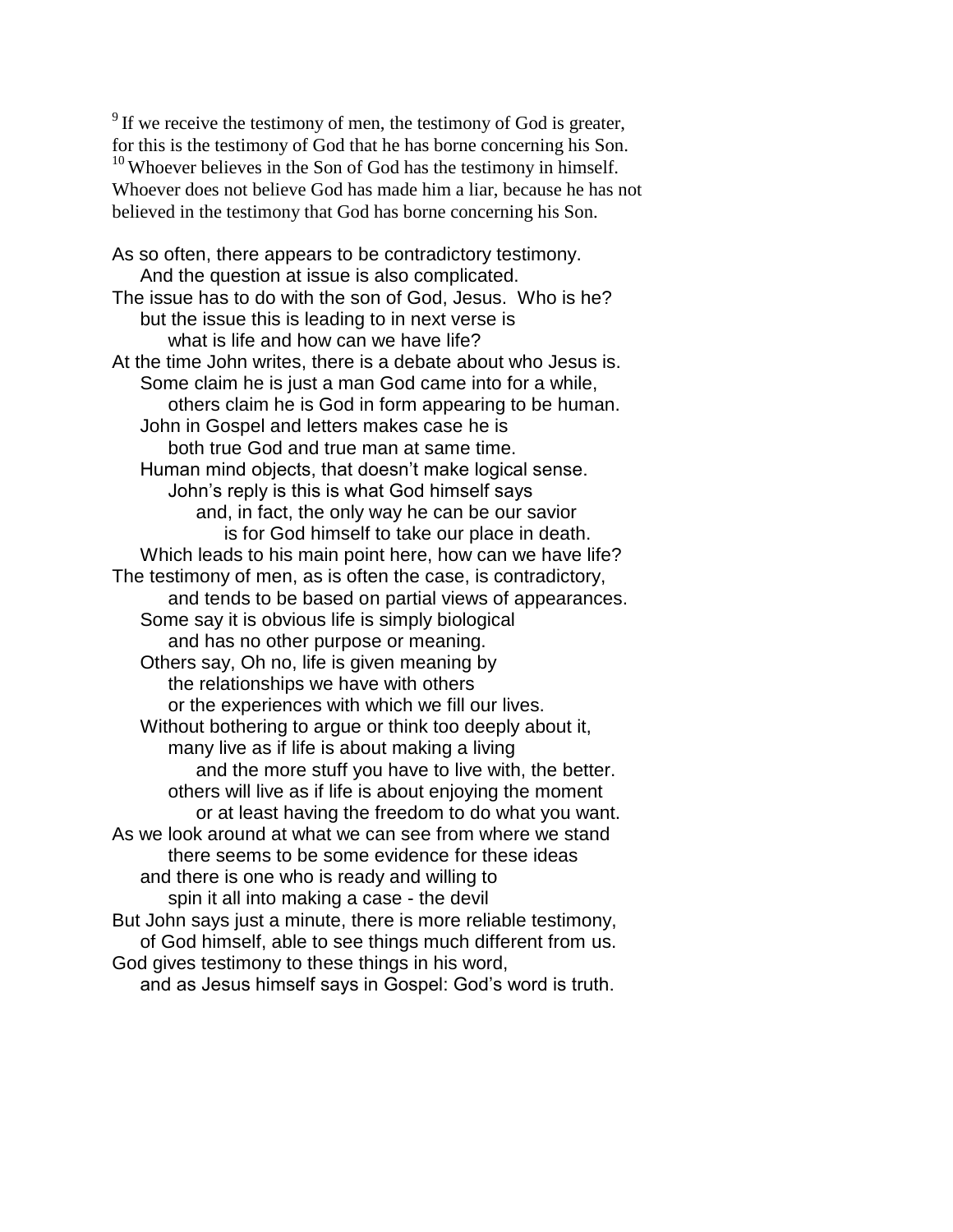John says here that whoever believes in God's son has this testimony within himself, Not that we discover it by simply looking into our own heart but when we hear God's word, God speaks within us saying: you know it is true. And not to believe it is not just keeping an open mind but saying God himself is a liar. So what is it that God says about Jesus and about life?

## BELIEVE THAT JESUS GIVES TRUE LIFE

 $11$  And this is the testimony, that God gave us eternal life, and this life is in his Son. <sup>12</sup>Whoever has the Son has life; whoever does not have the Son of God does not have life.

 $^{13}$ I write these things to you who believe in the name of the Son of God that you may know that you have eternal life.

Again, in order to understand great significance of this claim, it is helpful to look at evidence to the contrary.

One thing obvious to anyone who looks is death.

Our loved ones die. Young and old die.

Some die slowly and some in tragedies, but all are gone. There is no apparent reason not to assume we too will die.

And why, who is to blame?

Devil, our prosecution, points to the obvious fact of our sins. When we are put on the stand, we can't deny it. we are forced to incriminate ourselves.

We have done things we know full well are wrong.

Like Tsarnaev's lawyer, we may try to make case

that although we are guilty it is not our fault,

we didn't know better at the time,

we can't help ourselves, we were misled,

but we had better not stake our life on such a weak case.

But now Jesus takes the stand and we hear his testimony.

First of all, there is eternal life in spite of death.

The proof is that Jesus died and was raised to life again.

He makes the case that those connected to him

also continue to have life forever.

Second, God testifies that God gives us this eternal life as a free gift, despite our sins.

This gift is given to everyone in one way: in Jesus.

Whoever does not have Jesus, the son of God does not have life.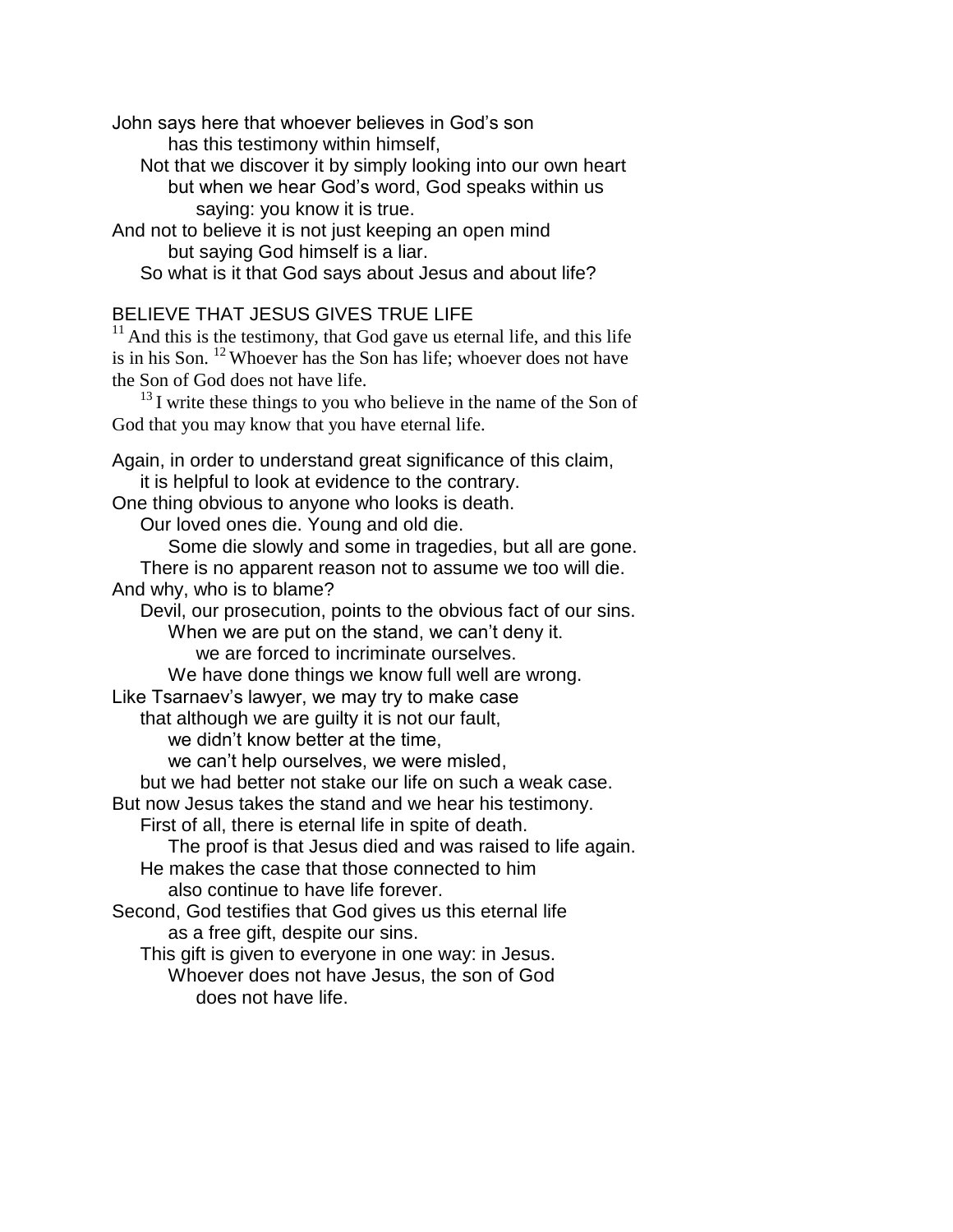We have this Jesus when we have faith in him, that is by believing God's word about him is true.

- This word of God is written down for us in the Bible such as John's words right here: I write these things that you may know that you have eternal life.
	- This same word of God is found in his sacraments, such as Holy Baptism, so that we can also know our children have eternal life.
	- Not because of anything we ourselves can observe but because God says so.
- So, either we are saved from sin and have eternal life because Jesus died for us and was raised again, or God is a big fat liar.
- So, relationships & experiences & making a good living & having freedom & enjoyment are all good gifts from God. But with or without them, the only way to have the real life
- we are intended to have is through faith in Jesus.

And through Jesus we have all we need, even when we don't witness it with our own eyes.

## BELIEVE GOD TRULY GIVES WHAT HE PROMISES

 $14$ And this is the confidence that we have toward him, that if we ask anything according to his will he hears us.  $15$  And if we know that he hears us in whatever we ask, we know that we have the requests that we have asked of him.

The situations that have led to trials around the country have revealed that when people don't trust authorities, they don't believe what they say and so they don't have confidence good things will happen and they will be helped even when it is promised. This can happen to us in our attitude about life. If we fail to see any life beyond the suffering & disasters that appear before us day after day we will assume we have nothing but what we can grab and there is not help but looking out for ourselves But, John says, when we are convinced by God's testimony that he has given us life in Jesus, then we can have confidence in much more that is not yet seen. We will have all we need for life. We have this confidence when two things go together. We listen to God and he listens to us.